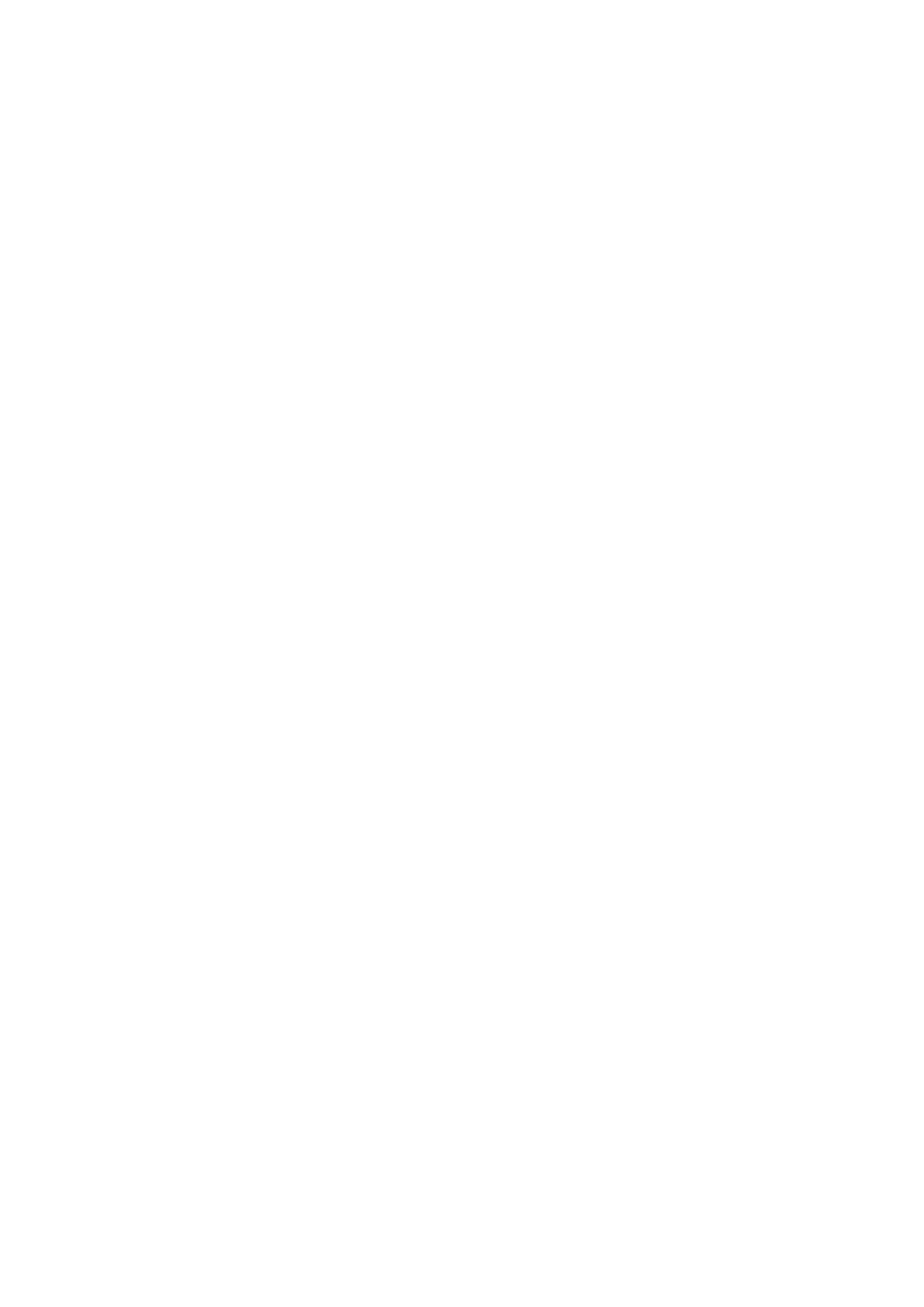# **Table of Contents**

**Minutes:** 12 March 2019

# **TABLE OF CONTENTS**

| <b>ITEM</b>                           | <b>SUBJECT</b>                                                                                                                                | <b>PAGE</b>  |  |
|---------------------------------------|-----------------------------------------------------------------------------------------------------------------------------------------------|--------------|--|
| <b>ATTENDANCE</b>                     |                                                                                                                                               | 2            |  |
| <b>APOLOGIES AND LEAVE OF ABSENCE</b> |                                                                                                                                               |              |  |
|                                       | <b>DECLARATIONS OF INTEREST</b>                                                                                                               | $\mathbf{2}$ |  |
|                                       | <b>SECTION 1 - Confirmation of Minutes</b>                                                                                                    | 3            |  |
|                                       | <b>SECTION 3 - Reports for Determination</b>                                                                                                  | 4            |  |
|                                       | <b>PLANNING DECISIONS</b>                                                                                                                     | 4            |  |
| Item: 035                             | CP - Proposed Modification of Existing Covenant - Building Envelope<br>Restriction Lot 42, DP 1237854 - 85 London Place, Grose Wold - (95498) | 4            |  |
| <b>GENERAL MANAGER</b>                |                                                                                                                                               | 5            |  |
| Item: 036                             | GM - Event Sponsorship Round 2 2018/2019                                                                                                      | 5            |  |
| Item: 037                             | GM - Council's Code of Conduct and Procedures - (79351)                                                                                       | 5            |  |
| <b>SUPPORT SERVICES</b>               |                                                                                                                                               | 7            |  |
| Item: 038                             | SS - Monthly Investments Report - January 2019 - (95496, 96332)                                                                               | 7            |  |
| Item: 039                             | SS - Pecuniary Interest Return - Designated Person - (95496, 96333)                                                                           | 7            |  |
| Item: 040                             | SS - Council Resolution Summary - July 2018 to December 2018 - (95496,<br>96333)                                                              | 8            |  |
| Item: 041                             | SS - Code of Meeting Practice - (95496)                                                                                                       | 8            |  |
|                                       | <b>SECTION 4 - Reports of Committees</b>                                                                                                      | 9            |  |
| Item: 042                             | ROC - Hawkesbury Access and Inclusion Advisory Committee - 22<br>November 2018 - (124569, 96328)                                              | 9            |  |
|                                       | <b>SECTION 5 - Notices of Motion</b>                                                                                                          | 10           |  |
| Item: 043                             | NM1 - Climate Emergency - (79351, 125612, 138882)                                                                                             | 10           |  |
| Item: 044                             | NM2 - Bell Quarry Rehabilitation Project - (79351, 138882, 138885)                                                                            | 10           |  |
| Item: 045                             | NM3 - Asset Management and Depreciation - (79351, 138885)                                                                                     | 11           |  |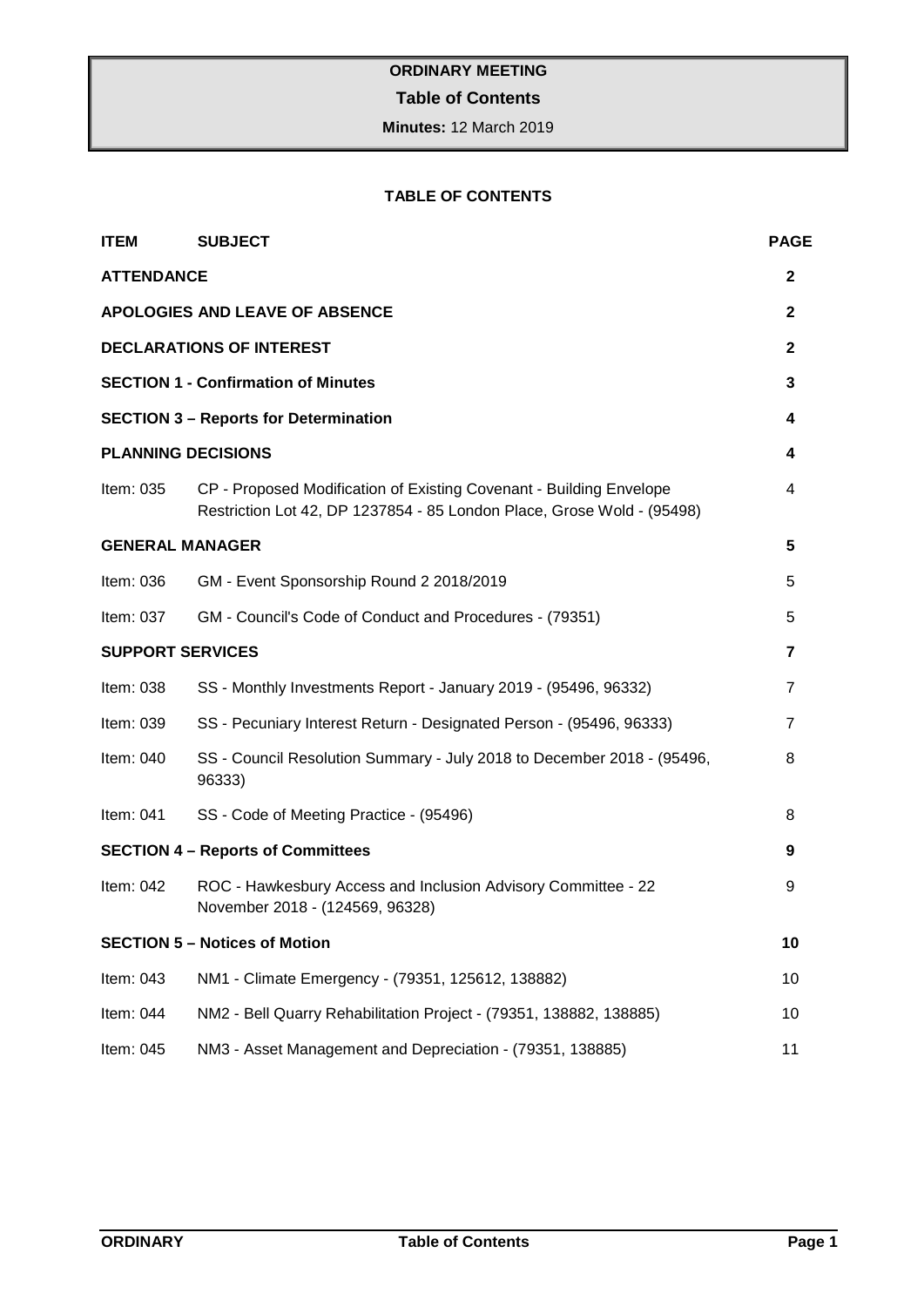# **Table of Contents**

| <b>QUESTIONS FOR NEXT MEETING</b> |                                                                                           |    |
|-----------------------------------|-------------------------------------------------------------------------------------------|----|
| ltem: 046                         | Councillor Questions from Previous Meetings and Responses - 12 February<br>2019 - (79351) | 13 |
| Item: $047$                       | Councillor Questions from Previous Meetings and Responses - 26 February<br>2019 - (79351) | 13 |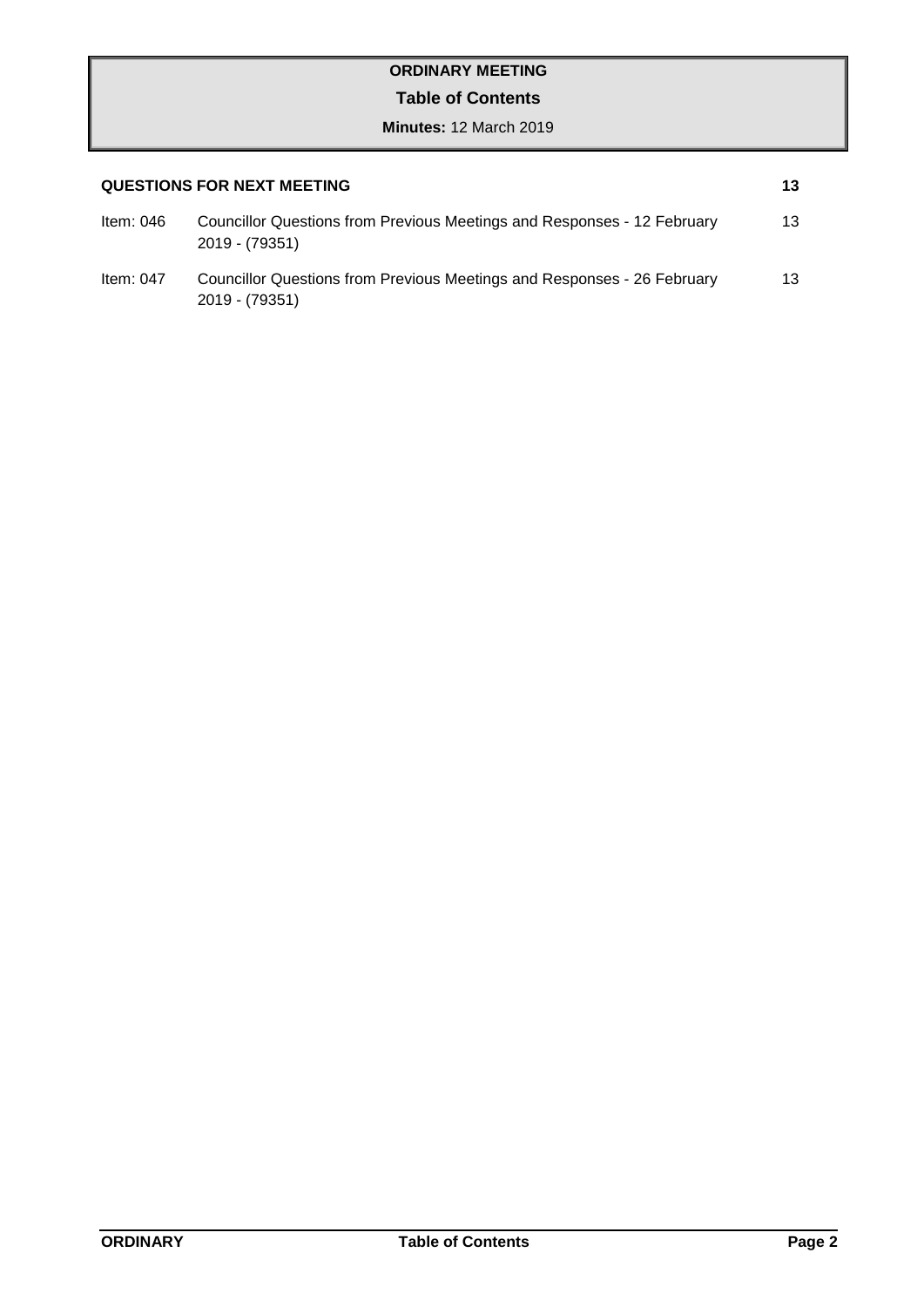#### **Minutes:** 12 March 2019

Minutes of the Ordinary Meeting held at the Council Chambers, Windsor, on Tuesday, 12 March 2019, commencing at 6.35pm.

#### **Welcome**

The Mayor, Councillor Barry Calvert acknowledged the Indigenous Heritage.

The General Manager addressed the Council meeting, mentioning:

- **Emergency Procedures**
- Recording of the Council Meeting
- Statement regarding people addressing the Meeting
- Mobile phones

#### <span id="page-4-0"></span>**ATTENDANCE**

**PRESENT:** Councillor Barry Calvert, Mayor, Councillor Mary Lyons-Buckett, Deputy Mayor and Councillors Patrick Conolly, Emma-Jane Garrow, Amanda Kotlash, Paul Rasmussen, Peter Reynolds, Sarah Richards, John Ross, Danielle Wheeler and Nathan Zamprogno.

**ALSO PRESENT:** General Manager - Peter Conroy, Director City Planning - Linda Perrine, Director Support Services - Laurie Mifsud, Acting Director Infrastructure Services - Christopher Amit, Executive Manager - Community Partnerships - Joseph Litwin, Chief Financial Officer – Emma Galea, Manager Corporate Communication - Suzanne Stuart, Manager Corporate Services and Governance - Michael Wearne and Administrative Support Coordinator - Tracey Easterbrook.

#### <span id="page-4-1"></span>**APOLOGIES AND LEAVE OF ABSENCE**

An apology for absence was received from Councillor Tree.

## **41 RESOLUTION:**

RESOLVED on the motion of Councillor Richards and seconded by Councillor Lyons-Buckett that the apology be accepted and that leave of absence from the meeting be granted.

Councillor Rasmussen arrived at the meeting at 6.36pm.

#### <span id="page-4-2"></span>**DECLARATIONS OF INTEREST**

There were no Declarations of Interest made.

#### **Acknowledgement of Official Visitors to the Council**

There were no official visitors to the Council.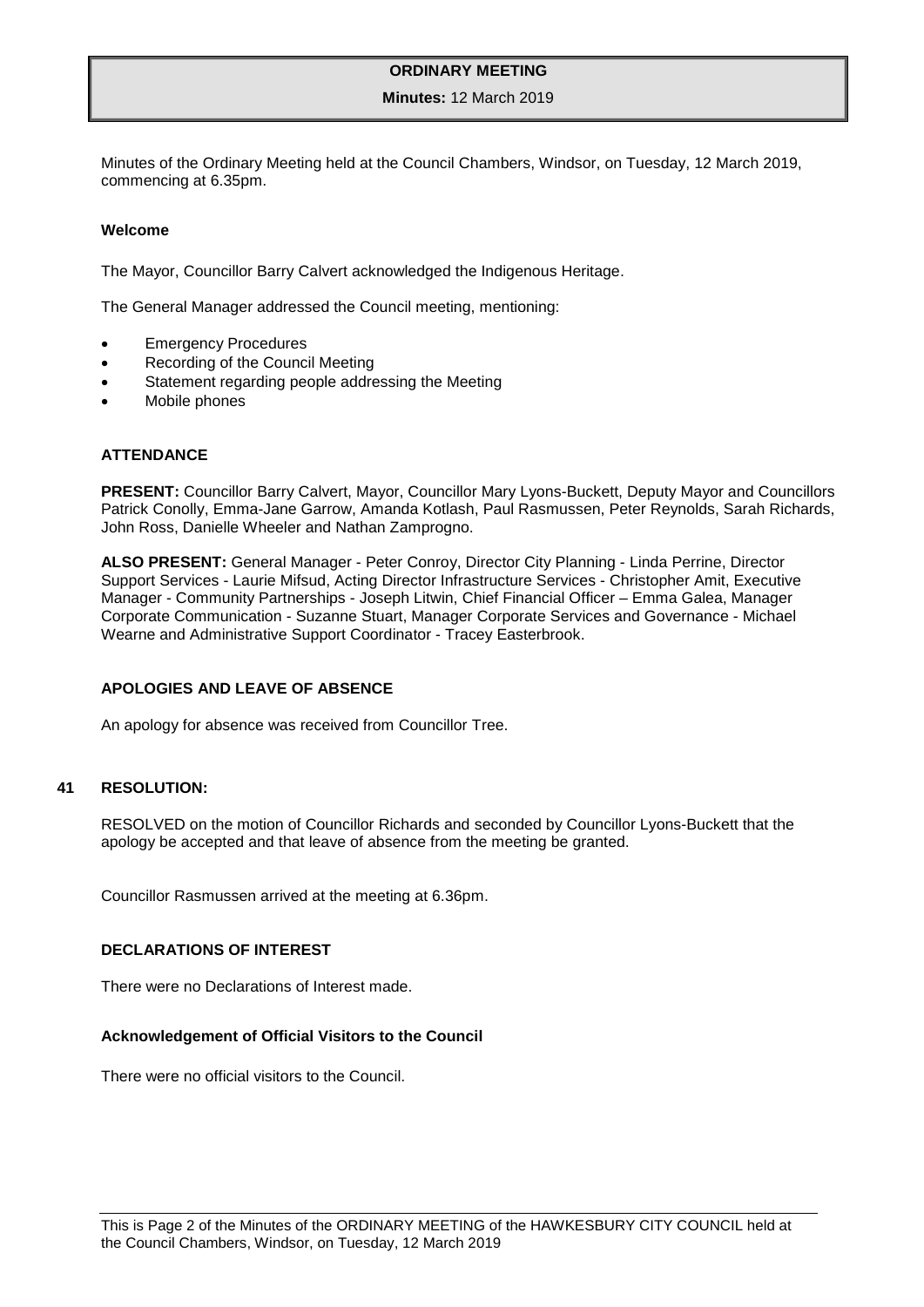## <span id="page-5-0"></span>**Minutes:** 12 March 2019

# **SECTION 1 - Confirmation of Minutes**

#### **42 RESOLUTION:**

RESOLVED on the motion of Councillor Lyons-Buckett and seconded by Councillor Wheeler.

That the Minutes of the Ordinary Meeting held on Tuesday, 26 February 2019, be confirmed, subject to part 1. in Resolution No. 36 being amended as follows:-

*"That Council:*

1. *Support a bypass as the duplication of the Richmond Bridge in its current location is not a bypass."*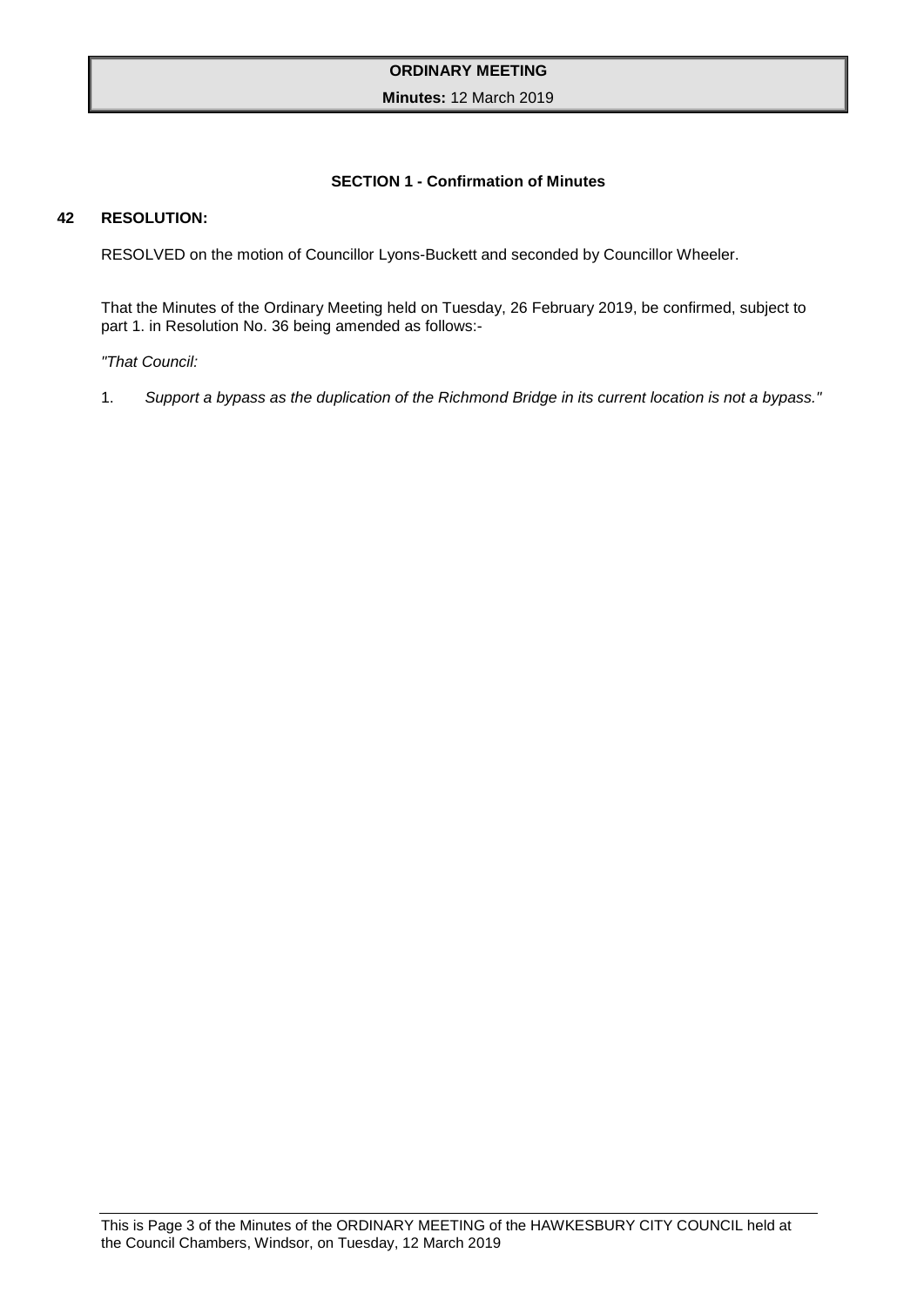#### **Minutes:** 12 March 2019

#### **SECTION 3 – Reports for Determination**

#### <span id="page-6-2"></span><span id="page-6-1"></span><span id="page-6-0"></span>**PLANNING DECISIONS**

# **Item: 035 CP - Proposed Modification of Existing Covenant - Building Envelope Restriction Lot 42, DP 1237854 - 85 London Place, Grose Wold - (95498)**

**Directorate:** City Planning

#### **MOTION:**

RESOLVED on the motion of Councillor Ross, seconded by Councillor Conolly.

#### *Refer to RESOLUTION*

#### **43 RESOLUTION:**

RESOLVED on the motion of Councillor Ross, seconded by Councillor Conolly.

#### That:

- 1. Council agree to vary the building envelope covenant over Lot 42 in DP 1237854 at 85 London Place, Grose Wold to increase the size of the building envelope to incorporate the entire dwelling, water tank and a replacement tree.
- 2. The wording of the modified covenant to effect this resolution be determined by the General Manager in consultation with Council's Legal Advisors as is necessary, to ensure compliance with the technical, administrative, and legal requirements of NSW Land Registry Services.
- 3. Authority be given for the Section 88E 'Variation or Modification of Restriction on the Use of Land' to be executed by an authorised officer of Council.
- 4. All costs associated with the preparation and drafting of necessary documentation and plans and any registration and lodgement fees be borne by the owner of Lot 42 in DP 1237854.

In accordance with Section 375A of the Local Government Act 1993 a division is required to be called whenever a planning decision is put at a council or committee meeting. Accordingly, the Chairperson called for a division in respect of the motion, the results of which were as follows:

| <b>For the Motion</b>      | <b>Against the Motion</b> |
|----------------------------|---------------------------|
| <b>Councillor Calvert</b>  | Councillor Rasmussen      |
| <b>Councillor Conolly</b>  |                           |
| <b>Councillor Garrow</b>   |                           |
| Councillor Kotlash         |                           |
| Councillor Lyons-Buckett   |                           |
| <b>Councillor Reynolds</b> |                           |
| <b>Councillor Richards</b> |                           |
| <b>Councillor Ross</b>     |                           |
| <b>Councillor Wheeler</b>  |                           |
| Councillor Zamprogno       |                           |

Councillor Tree was absent from the meeting.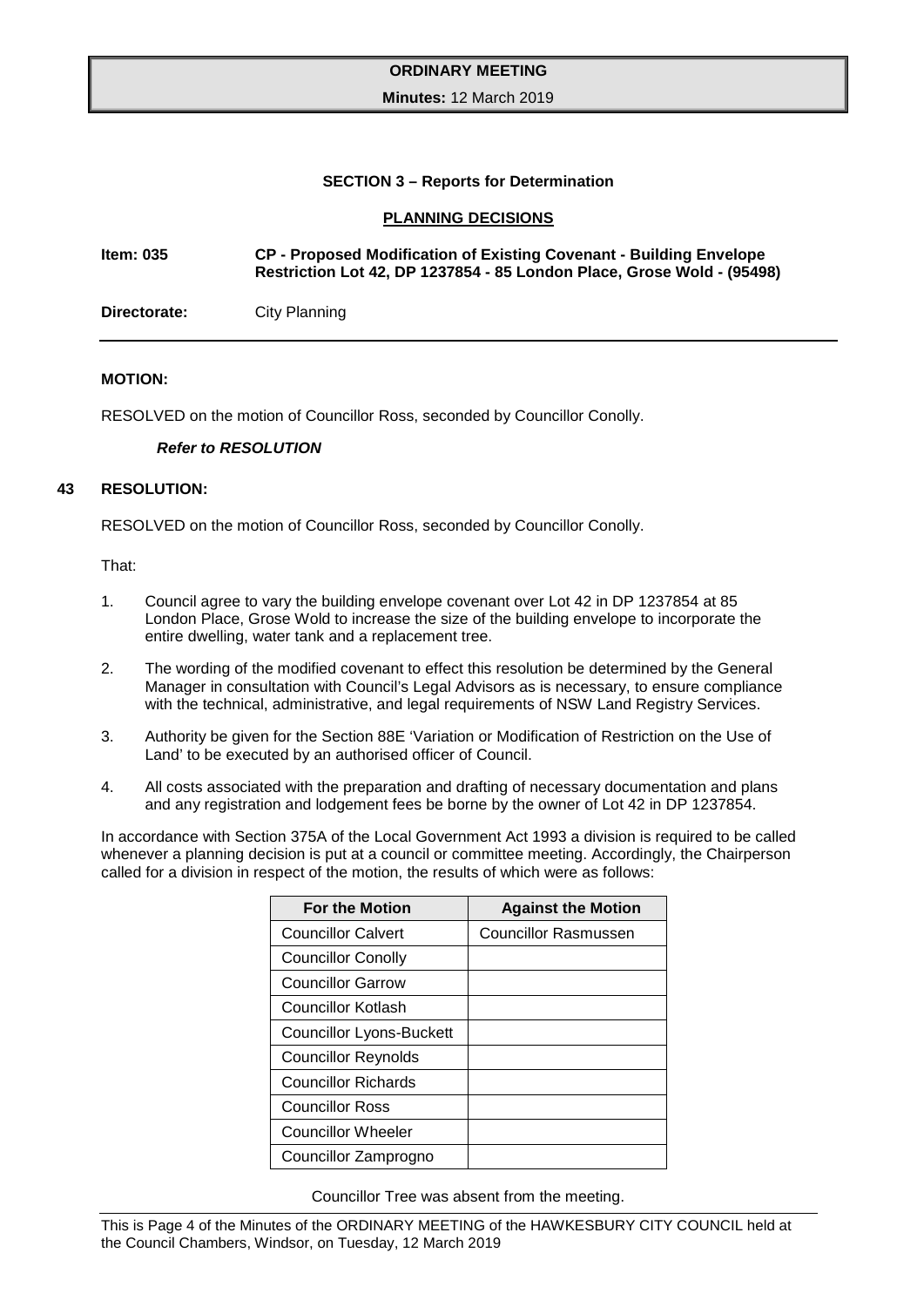#### **Minutes:** 12 March 2019

# <span id="page-7-1"></span><span id="page-7-0"></span>**GENERAL MANAGER**

#### **Item: 036 GM - Event Sponsorship Round 2 2018/2019**

**Division:** General Manager

#### **MOTION:**

RESOLVED on the motion of Councillor Rasmussen, seconded by Councillor Garrow.

#### *Refer to RESOLUTION*

#### **44 RESOLUTION:**

RESOLVED on the motion of Councillor Rasmussen, seconded by Councillor Garrow.

That Council:

- 1. Under the 2018/2019 Event Sponsorship Program, agree to support the organisations and individuals listed at the level recommended in Table 1 of this report.
- 2. Approve the execution of Council's standard Sponsorship Agreement for the applications as identified in Table 1 of this report.
- 3. Continue to modify the timing of the sponsorship rounds offered as part of the Events Sponsorship Program to incorporate the ongoing findings from the implementation of the Events Strategy.

| <b>Item: 037</b>      | <b>GM - Council's Code of Conduct and Procedures - (79351)</b>   |
|-----------------------|------------------------------------------------------------------|
| <b>Previous Item:</b> | 128, Ordinary (25 July 2017)<br>213, Ordinary (28 November 2017) |
| Division:             | <b>General Manager</b>                                           |

## **MOTION:**

RESOLVED on the motion of Councillor Kotlash, seconded by Councillor Lyons-Buckett.

# <span id="page-7-2"></span>*Refer to RESOLUTION*

# **45 RESOLUTION:**

RESOLVED on the motion of Councillor Kotlash, seconded by Councillor Lyons-Buckett

That:

1. Council adopt the Code of Conduct, attached as Attachment 1 to this report, subject to Part 1 – Introduction reading as follows:-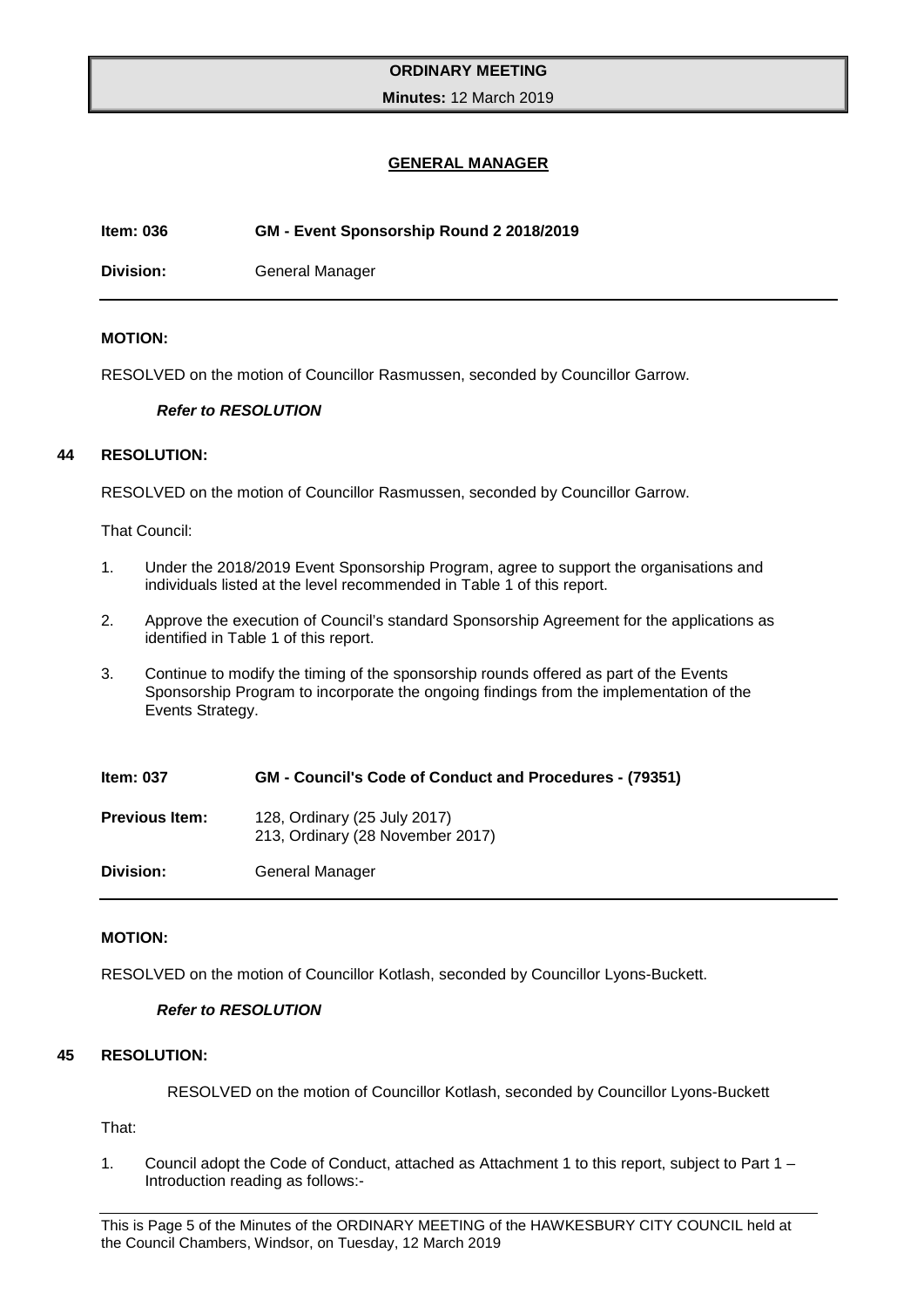#### **Minutes:** 12 March 2019

#### *"1.0 PART 1 INTRODUCTION*

*The Hawkesbury City Council's Code of Conduct was developed using the Model Code of Conduct*  for Local Councils in NSW (hereafter referred to as "the Model Code") set out under section 440 of *the Local Government Act 1993 ("LGA") and the Local Government (General) Regulation 2005 ("the Regulation").* 

*Section 440 of the LGA requires every councils, county councils and joint organisations to adopt a code of conduct that incorporates the provisions of the Model Code. An adopted code of conduct may include additional provisions that supplement or strengthen the code of conduct and may extend its application to persons other than "council officials" for the purposes of the code (e.g. contractors and members of wholly advisory committees).* 

*The Model Code sets the minimum standards of conduct for council officials. It is prescribed by regulation to assist Council officials to:*

- *understand and comply with the standards of conduct that are expected of them*
- *enable them to fulfill their statutory duty to act honestly and exercise a reasonable degree of care and diligence (section 439)*
- *act in a way that enhances public confidence in local government.*

*An adopted code of conduct has no effect to the extent that it is inconsistent with the Model Code. However, an adopted code of conduct may prescribe requirements that are more onerous than those prescribed in the Model Code.* 

*Council officials (i.e. Councillors, administrators, members of staff of councils, delegates of councils, (including members of council committees that are delegates of a council)) and any other person a council's adopted code of conduct applies to, must comply with the applicable provisions of the Code of Conduct. It is the personal responsibility of Hawkesbury City Council officials and designated others to comply with the standards in the Code and to regularly review their personal circumstances and conduct with this in mind.*

*Failure by a Councillor to comply with the standards of conduct prescribed under this Code constitutes misconduct for the purposes of the LGA. The LGA provides for a range of penalties that may be imposed on Councillors for misconduct, including suspension or disqualification from civic office. A Councillor who has been suspended on three or more occasions for misconduct is automatically disqualified from holding civic office for five years.*

*Failure by a member of staff or Council official to comply with a Hawkesbury City Council's Code of Conduct may give rise to disciplinary action."*

- 2. Council adopt the Procedures for the Administration of the Model Code of Conduct for Local Councils in NSW, attached as Attachment 2 to this report.
- 3. Council's relevant policies and procedures be updated to reference the new Code of Conduct.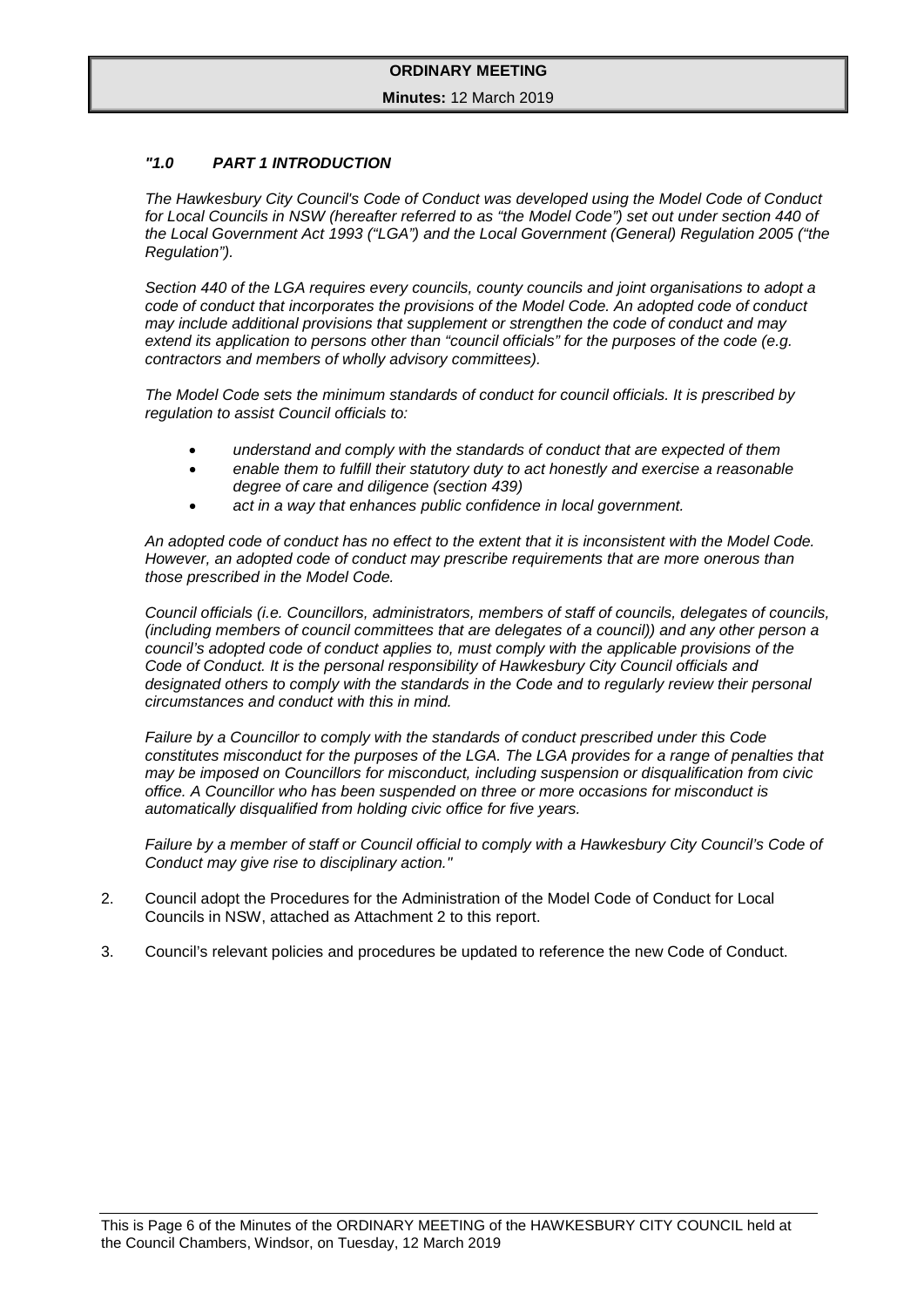**Minutes:** 12 March 2019

#### <span id="page-9-2"></span><span id="page-9-1"></span><span id="page-9-0"></span>**SUPPORT SERVICES**

**Item: 038 SS - Monthly Investments Report - January 2019 - (95496, 96332)**

**Previous Item:** 150, Ordinary (27 June 2018)

**Directorate:** Support Services

#### **MOTION:**

RESOLVED on the motion of Councillor Zamprogno, seconded by Councillor Conolly.

#### *Refer to RESOLUTION*

#### **46 RESOLUTION:**

RESOLVED on the motion of Councillor Zamprogno, seconded by Councillor Conolly.

That the Monthly Investments Report for January 2019 be received and noted.

| <b>Item: 039</b> | SS - Pecuniary Interest Return - Designated Person - (95496, 96333) |
|------------------|---------------------------------------------------------------------|
| Directorate:     | <b>Support Services</b>                                             |

#### **MOTION:**

RESOLVED on the motion of Councillor Zamprogno, seconded by Councillor Conolly.

#### *Refer to RESOLUTION*

# **47 RESOLUTION:**

RESOLVED on the motion of Councillor Zamprogno, seconded by Councillor Conolly.

That the Section 449(1) Pecuniary Interest Return be received and noted.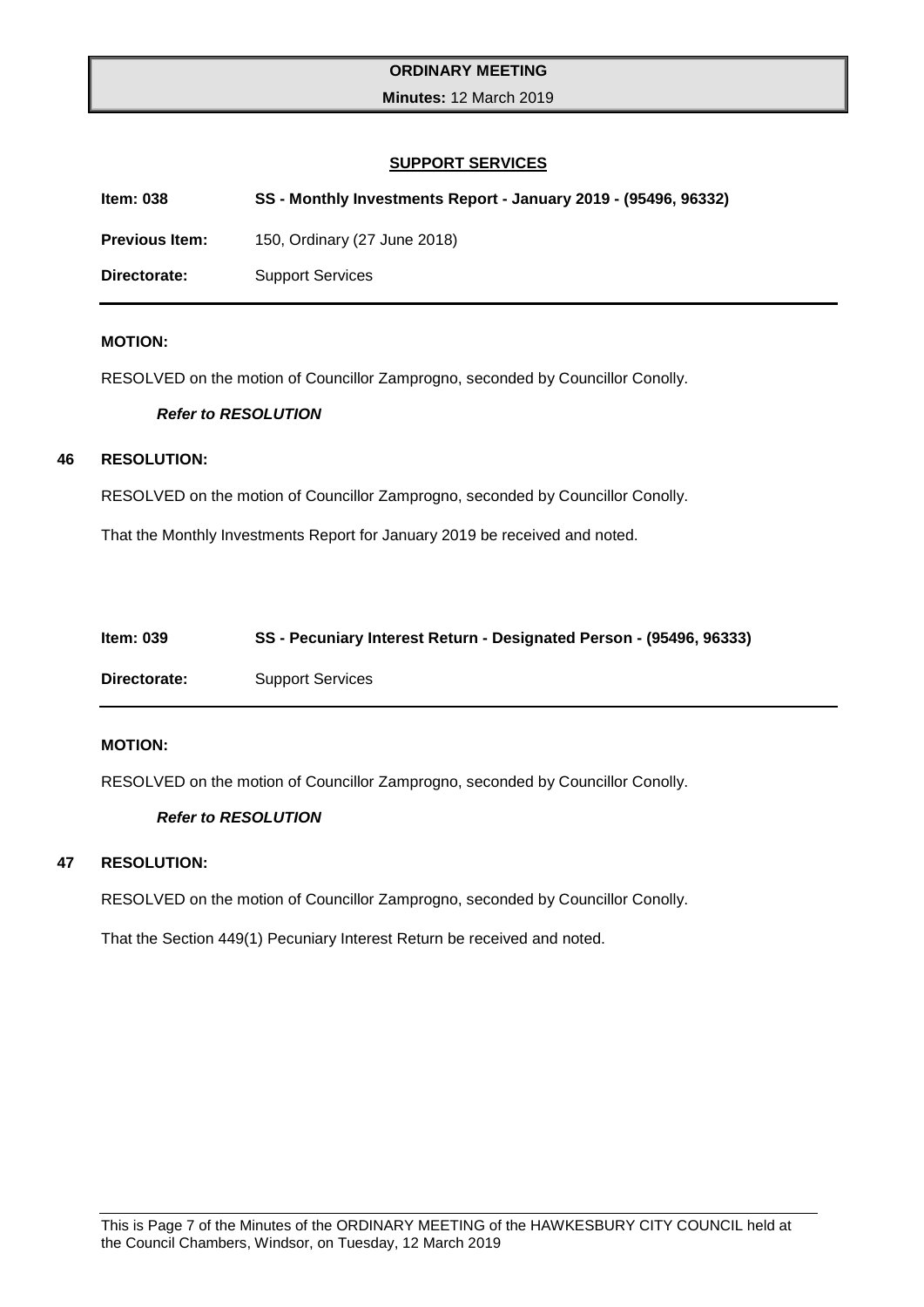#### <span id="page-10-0"></span>**Minutes:** 12 March 2019

| ltem: 040             | SS - Council Resolution Summary - July 2018 to December 2018 - (95496,<br>96333) |
|-----------------------|----------------------------------------------------------------------------------|
| <b>Previous Item:</b> | NM2, Ordinary (24 June 2014)<br>213, Ordinary (28 August 2018)                   |
| Division:             | <b>Support Services</b>                                                          |

#### **MOTION:**

RESOLVED on the motion of Councillor Conolly, seconded by Councillor Rasmussen.

#### *Refer to RESOLUTION*

#### **48 RESOLUTION:**

RESOLVED on the motion of Councillor Conolly, seconded by Councillor Rasmussen.

That the report regarding Council resolutions for the period 1 July 2018 to 31 December 2018, and those resolutions outstanding from previous summaries, be received and noted.

<span id="page-10-1"></span>

| ltem: 041             | SS - Code of Meeting Practice - (95496)                            |
|-----------------------|--------------------------------------------------------------------|
| <b>Previous Item:</b> | 194, Ordinary (31 October 2017)<br>55, Ordinary (27 February 2018) |
| Division:             | <b>Support Services</b>                                            |

#### **MOTION:**

RESOLVED on the motion of Councillor Lyons-Buckett, seconded by Councillor Rasmussen.

#### *Refer to RESOLUTION*

## **49 RESOLUTION:**

RESOLVED on the motion of Councillor Lyons-Buckett, seconded by Councillor Rasmussen.

That:

- 1. The Draft Hawkesbury City Council Code of Meeting Practice, attached as Attachment 1 to this report, be placed on public exhibition for 28 days, with a submission period of 42 days, subject to the Draft Hawkesbury City Council Code of Meeting Practice incorporating the appropriate provisions to enable all voting at Council Meetings (including meetings that are closed to the public) to be recorded in the minutes of meetings.
- 2. The outcome of the public exhibition period be further reported of Council.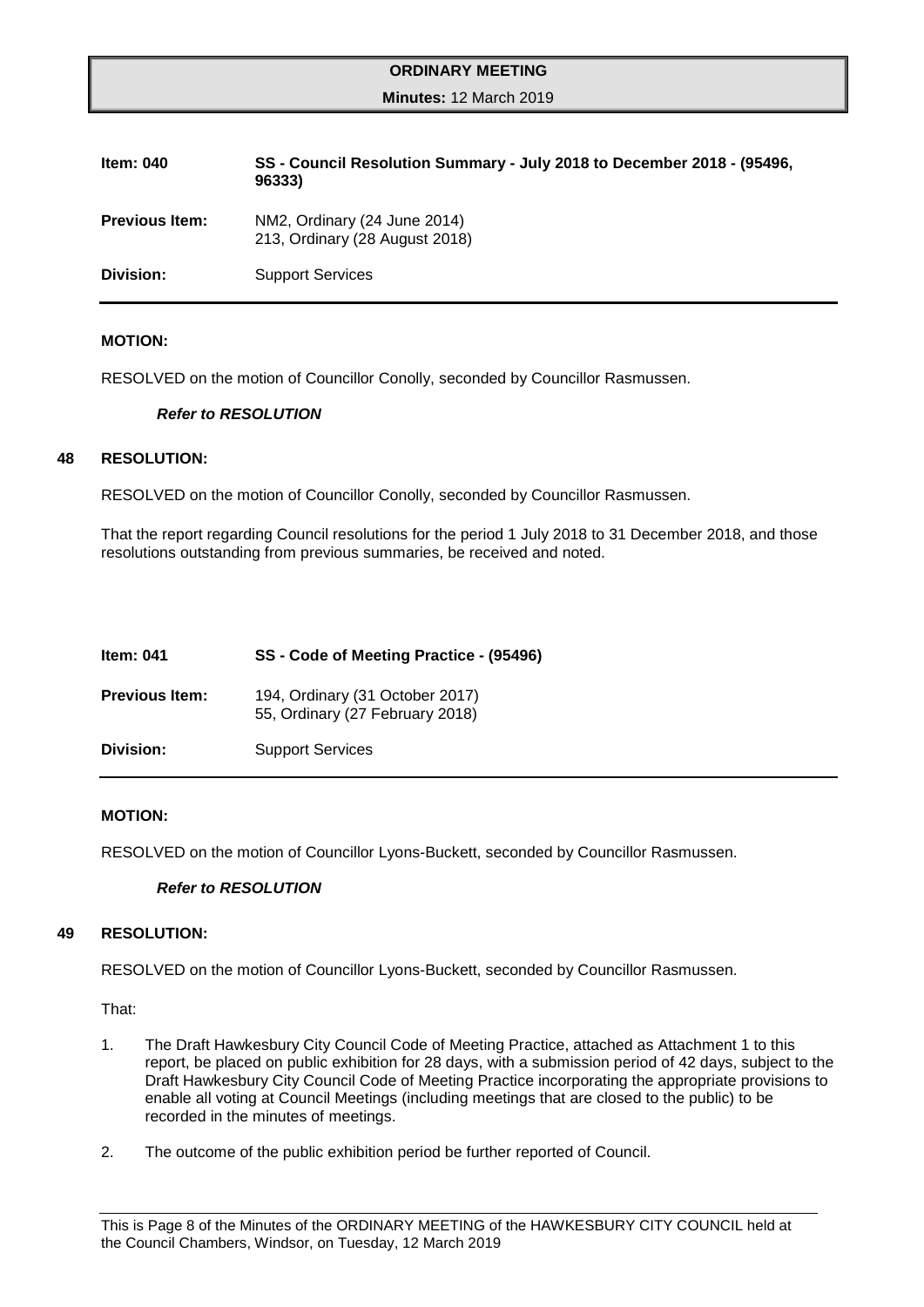#### <span id="page-11-0"></span>**Minutes:** 12 March 2019

#### <span id="page-11-1"></span>**SECTION 4 – Reports of Committees**

**Item: 042 ROC - Hawkesbury Access and Inclusion Advisory Committee - 22 November 2018 - (124569, 96328)**

**Directorate:** Support Services

#### **MOTION:**

RESOLVED on the motion of Councillor Zamprogno, seconded by Councillor Conolly.

#### *Refer to RESOLUTION*

#### **50 RESOLUTION:**

RESOLVED on the motion of Councillor Zamprogno, seconded by Councillor Conolly.

That the Minutes of the Hawkesbury Access and Inclusion Advisory Committee Meeting held on the 22 November 2018 be received and noted.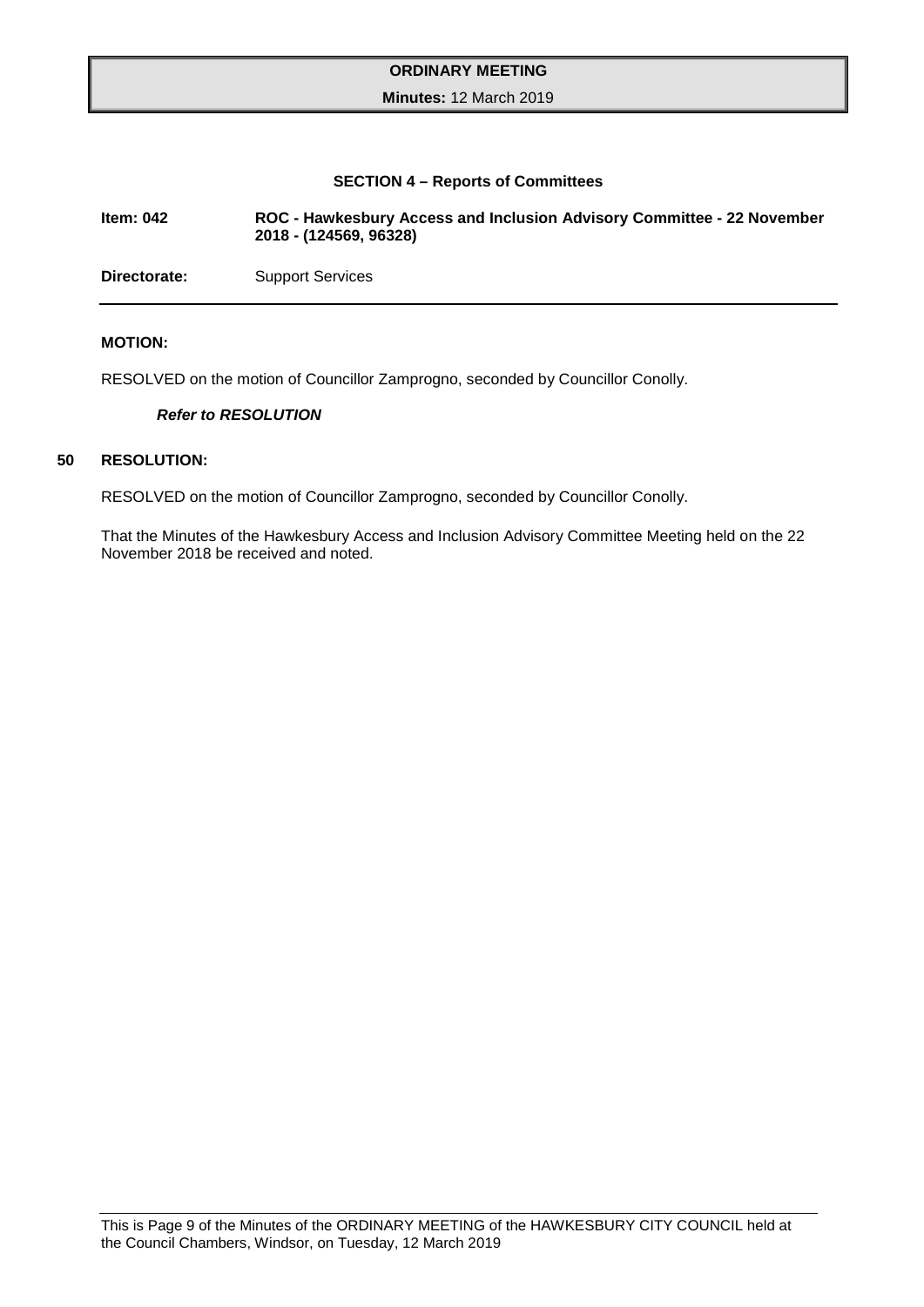#### <span id="page-12-1"></span><span id="page-12-0"></span>**Minutes:** 12 March 2019

#### **SECTION 5 – Notices of Motion**

#### **Item: 043 NM1 - Climate Emergency - (79351, 125612, 138882)**

Mr William Porter, Ms Sophie Williams and Mr William Sneddon speaking for the recommendation, addressed Council.

Mr Michael Want speaking against the recommendation, addressed Council.

#### **MOTION:**

RESOLVED on the motion of Councillor Lyons-Buckett, seconded by Councillor Wheeler.

#### *Refer to RESOLUTION*

# **51 RESOLUTION:**

RESOLVED on the motion of Councillor Lyons-Buckett, seconded by Councillor Wheeler.

That Council:

- 1. Recognises that we are in a state of climate emergency that requires urgent action by all levels of government, that human induced climate change represents one of the greatest threats to humanity, civilisation, and other species and that it is still possible to prevent the most catastrophic outcomes if, and only if, societies take emergency action.
- 2. Participates in a Climate Emergency Workshop to examine how our Community Strategic Plan, works program and planning documents can address the climate emergency, and which results in an outline of options available to Council to operationalise this emergency declaration.

#### **Item: 044 NM2 - Bell Quarry Rehabilitation Project - (79351, 138882, 138885)**

Mr Morgan Burnside, Ms Megan Lawrence and Mr William Sneddon speaking for the recommendation, addressed Council.

#### **MOTION:**

RESOLVED on the motion of Councillor Ross, seconded by Councillor Wheeler.

# <span id="page-12-2"></span>*Refer to RESOLUTION*

# **52 RESOLUTION:**

RESOLVED on the motion of Councillor Ross, seconded by Councillor Wheeler.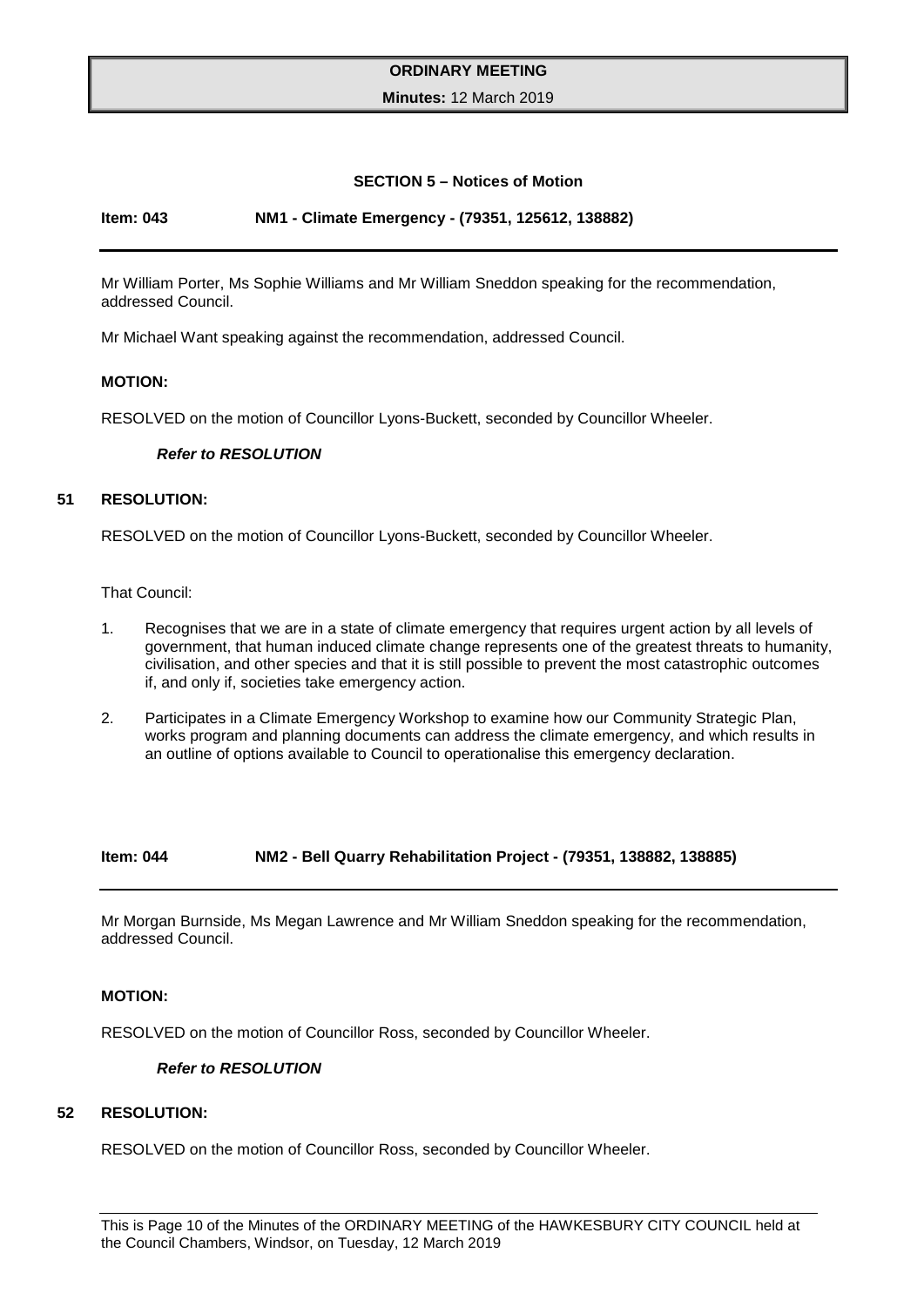#### **Minutes:** 12 March 2019

That Council:

- 1. Notes that:
	- a) The Development Application including Environmental Impact Statement for Bell Quarry Rehabilitation Project at Clarence [DA294/18] is now on exhibition with Lithgow Council until 20 March 2019,
	- b) The impact of the proposed project on Hawkesbury residents will be high, with Bells Line of Road carrying 40% of truck movements, in particular that 2.2 million tonnes of fill from Sydney and Central West development projects is proposed to be transported using the Great Western Highway, Darling Causeway and Bells Line of Road, generating an average 74 truck movements a day for around 15 years.
- 2. Make a submission on the Development Application for Bell Quarry Rehabilitation Project identifying the likely impacts of the DA on Bells Line of Road users and residents, local roads and other relevant impacts including:
	- a) Impacts on the natural environment
	- b) Hydrology
	- c) Bushfire management
	- d) The desirability of managing waste product within the area that it is created, rather than transporting it by road to an out of region location
- 3. Notify properties fronting the Bells Line of Road, BLORCAG, Hawkesbury Environment Network, the NRDCAA, Kurrajong Forum, Colo Heights Progress Association, and other known stakeholder groups informing them of the DA and the submissions process.

**Item: 045 NM3 - Asset Management and Depreciation - (79351, 138885)**

#### **MOTION:**

RESOLVED on the motion of Councillor Ross, seconded by Councillor Rasmussen.

## <span id="page-13-0"></span>*Refer to RESOLUTION*

#### **53 RESOLUTION:**

RESOLVED on the motion of Councillor Ross, seconded by Councillor Rasmussen.

That Council Staff prepare a brief report to the Audit Committee and Council in respect of Council's current Asset Management Policies and Procedures and their compliance or otherwise, with the following principles:

- 1. All fixed and intangible assets being recorded at "Fair Value".
- 2. Depreciation charges being "conditioned based."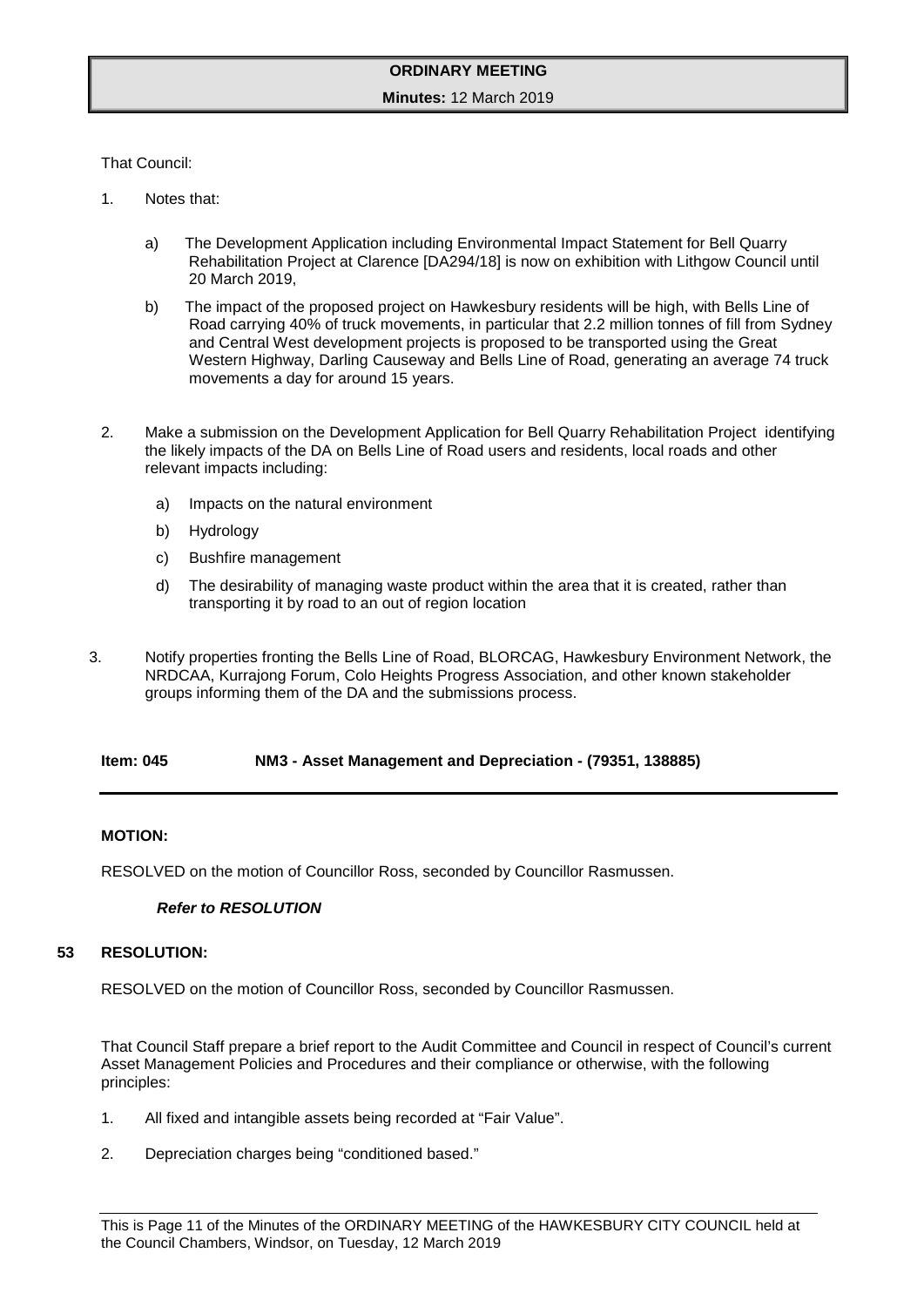- 3. All assets in the above classes being the subject of independent annual valuation, by appropriately qualified valuer(s).
- 4. Appropriate written terms of engagement being provided in each instance, informed by approval of the Auditor General agent charged with conduct of Council's financial audit.
- 5. Terms to include recommended rate(s) of depreciation, to be assigned to each class or sub-class of asset, having regard to the condition, state, efficacy, utilisation, and any other relevant factor of impairment.
- 6. Management arrange for annual engagement of valuer(s), such that their recommendations are able to be reported to Council in time for inclusion in the audited financial reports of Council.
- 7. Council will be informed by this process henceforth, unless a subsequent resolution with contrary intent is adopted.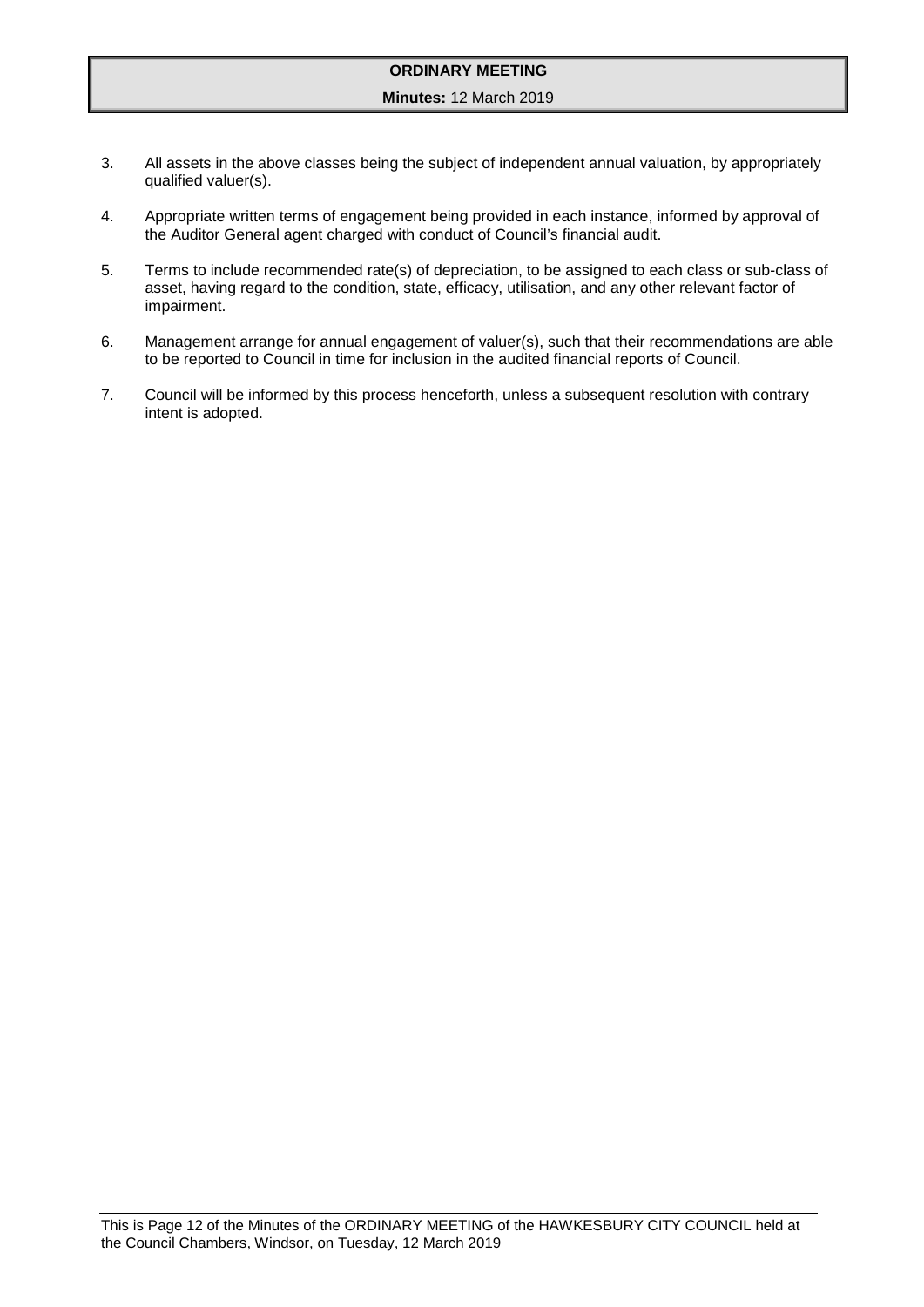#### <span id="page-15-0"></span>**Minutes:** 12 March 2019

# <span id="page-15-2"></span><span id="page-15-1"></span>**QUESTIONS FOR NEXT MEETING**

# **Item: 046 Councillor Questions from Previous Meetings and Responses - 12 February 2019 - (79351)**

There were no responses to the Question in relation to previous Question for the next Meeting - 12 February 2019.

#### **Item: 047 Councillor Questions from Previous Meetings and Responses - 26 February 2019 - (79351)**

Questions and Responses in relation to previous Questions for the next Meeting - 26 February 2019 were provided. The following additional follow up questions were asked with no responses given at the meeting.

| $\#$           | Councillor      | Question                                                                                                                                                                                                                                                                                                                                                                                                                                                                                                                                                  | Response                                                                      |
|----------------|-----------------|-----------------------------------------------------------------------------------------------------------------------------------------------------------------------------------------------------------------------------------------------------------------------------------------------------------------------------------------------------------------------------------------------------------------------------------------------------------------------------------------------------------------------------------------------------------|-------------------------------------------------------------------------------|
| $\overline{4}$ | Lyons - Buckett | Requested an update on the road<br>works upgrade program for the<br>flood evacuation routes the RMS<br>are contemplating                                                                                                                                                                                                                                                                                                                                                                                                                                  | The Director City Planning and the<br><b>Director Infrastructure Services</b> |
| 6              | Wheeler         | Enquired as to the estimated time<br>of delivery of the signage.                                                                                                                                                                                                                                                                                                                                                                                                                                                                                          | The Director Infrastructure Services                                          |
| 15             | Ross            | Enquired as to:<br>What action Council has taken<br>in regard to the Sports Lighting<br><b>Standards Compliance</b><br><b>Consultants Audit Report since</b><br>Council received the Report in<br>September 2018.<br>Did the Report measure lux<br>units on the playing areas.<br>Did the lux units on the playing<br>$\bullet$<br>surfaces exceed training ground<br>permissibility levels and match<br>competition levels with already<br>installed lighting infrastructure.<br>Advice of the timeline for which<br>the grant has to be<br>implemented. | The Director Infrastructure Services                                          |
| 17             | Ross            | Requested further<br>clarification/information on the<br>refurbishment of the Richmond Pre-<br>School and the amount budgeted<br>for this work including the use of<br>Section 7.11 funds.                                                                                                                                                                                                                                                                                                                                                                | The Director Support Services                                                 |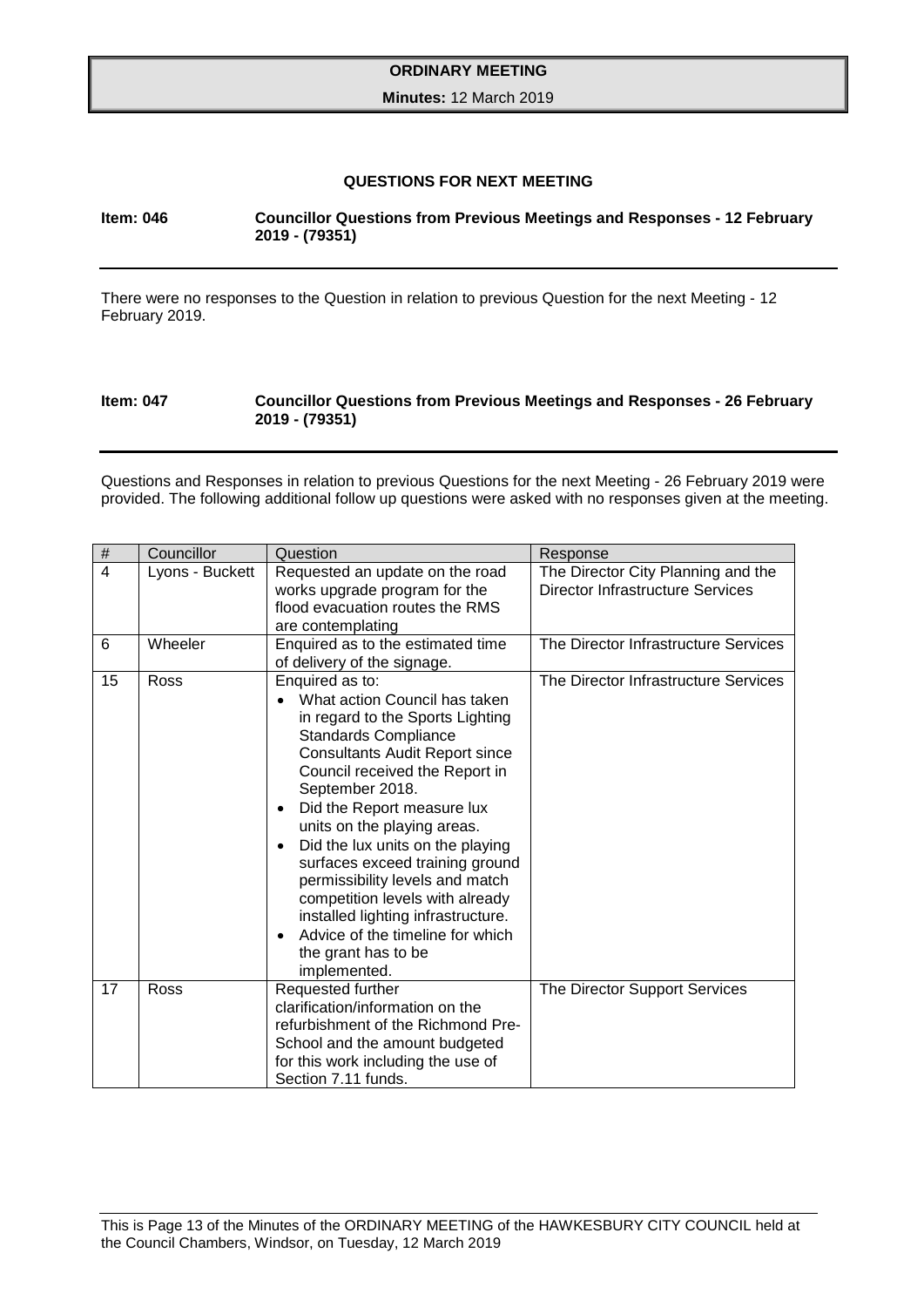| 20 | Ross | Requested a full copy of the<br>program of rectification works for<br>Bensons Lane indicated in the<br>tender documents, and details of<br>the publication of the tender<br>including closing dates for bids.<br>Also, please indicate the timeline<br>for when the successful bidder was<br>chosen and for the completion of<br>the project. | The Director Infrastructure Services |
|----|------|-----------------------------------------------------------------------------------------------------------------------------------------------------------------------------------------------------------------------------------------------------------------------------------------------------------------------------------------------|--------------------------------------|
| 21 | Ross | Enquired as to how the issues<br>raised in correspondence were<br>addressed.                                                                                                                                                                                                                                                                  | The Director Infrastructure Services |
| 22 | Ross | Enquired as to when Council<br>submitted the application for the<br>grant for the playground at South<br>Windsor, and what program from<br>the Office of Open Space and<br>Parklands was relevant to this<br>grant.                                                                                                                           | The Director Infrastructure Services |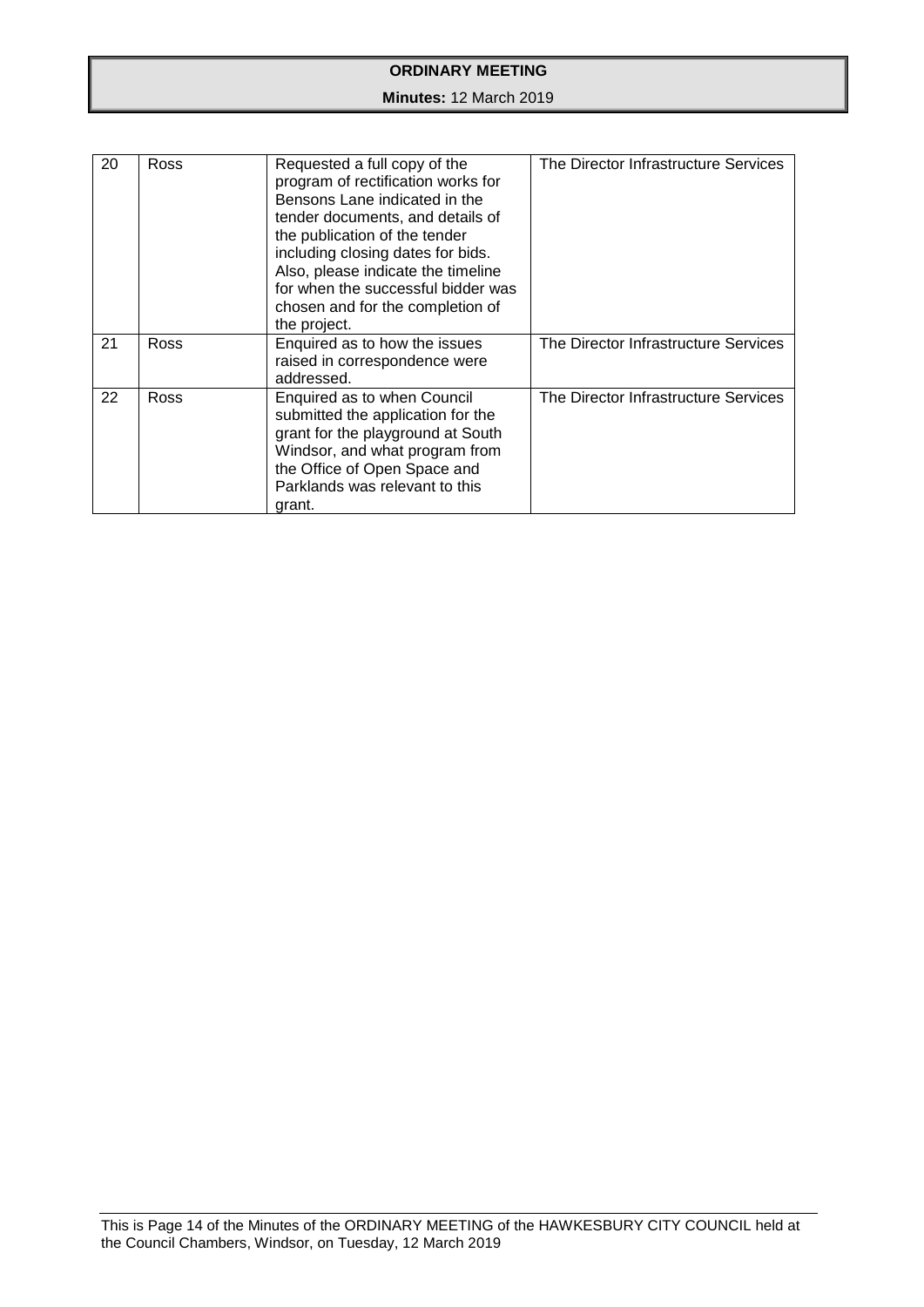# **Minutes:** 12 March 2019

# **Questions – 12 March 2019**

| $\#$           | Councillor | Question                                                                                                                                                                                                                              | Response                             |
|----------------|------------|---------------------------------------------------------------------------------------------------------------------------------------------------------------------------------------------------------------------------------------|--------------------------------------|
| 1              | Ross       | Requested if Council Officers could<br>investigate the movement of soil in<br>the area relating to DA0508/18 at<br>Freemans Reach Road.                                                                                               | The Director City Planning           |
| $\overline{2}$ | Rasmussen  | Enquired as to whether Council has<br>received any responses from the<br>relevant bodies to provide<br>assistance in keeping Yarramundi<br>Lane, Inalls Lane and Crowley<br>Lane safe and secure for local<br>residents to travel on. | The Director Infrastructure Services |
| 3              | Garrow     | Requested if Council Officers could<br>urgently investigate the feral goats<br>that have been eating and stripping<br>trees on McGraths Hill flats.                                                                                   | The Director City Planning           |
| 4              | Garrow     | Enquired as to whether overnight<br>camping with caravans and<br>campervans in the Hawkesbury's<br>LGA parks and car parks is allowed<br>and if not could the appropriate<br>signage be erected as a matter of<br>urgency.            | The Director Infrastructure Services |
| 5              | Garrow     | Requested if it could be confirmed<br>that Woolworths trucks are not<br>allowed to use the roads between<br>Baker and Bridge Streets, Windsor<br>as part of their development<br>approval.                                            | The Director City Planning           |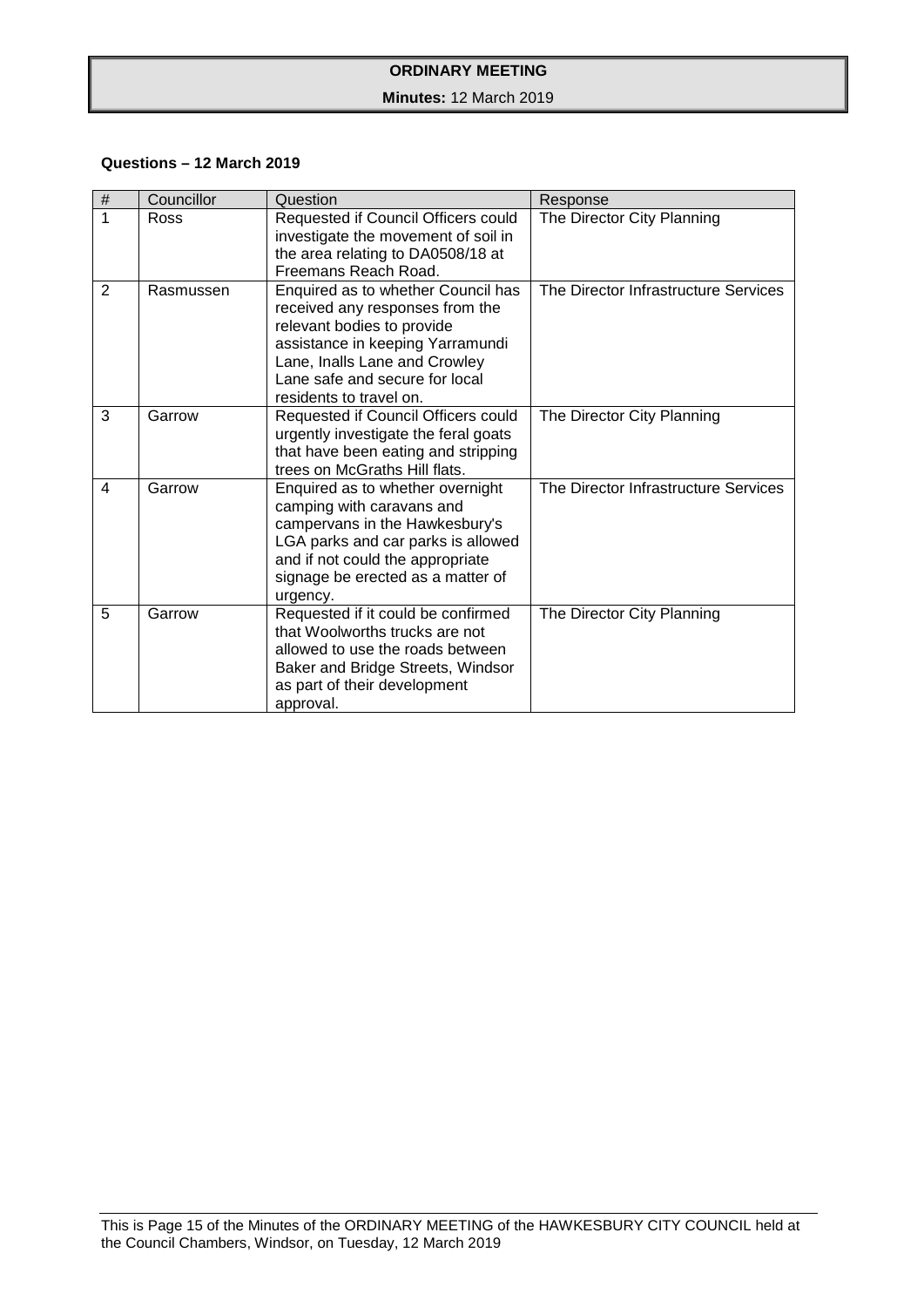| 6              | Garrow   | Requested advice as to if it is         |                                      |
|----------------|----------|-----------------------------------------|--------------------------------------|
|                |          | possible to write to the EPA and the    | The General Manager                  |
|                |          |                                         |                                      |
|                |          | <b>Australian Department of Defence</b> |                                      |
|                |          | regarding the PFAS contamination        |                                      |
|                |          | of the areas around the RAAF Base       |                                      |
|                |          | Richmond requesting:                    |                                      |
|                |          | 1. A follow up public forum             |                                      |
|                |          | regarding PFAS contamination            |                                      |
|                |          | for the community be held               |                                      |
|                |          | 2. The establishment of a single        |                                      |
|                |          | point of contact within the PFAS        |                                      |
|                |          | investigation team for Council          |                                      |
|                |          | residents                               |                                      |
|                |          | 3. Additional soil testing in the       |                                      |
|                |          | Hawkesbury to define the edge           |                                      |
|                |          | of the contimated area                  |                                      |
|                |          | 4. All Council properties within the    |                                      |
|                |          | affected area be tested at the          |                                      |
|                |          | expense of the EPA                      |                                      |
|                |          | 5. Clear and factual plain English      |                                      |
|                |          | information be disseminated to          |                                      |
|                |          | all Hawkesbury residents at the         |                                      |
|                |          | expense of the Australian               |                                      |
|                |          | Department of Defence                   |                                      |
|                |          | 6. Voluntary blood testing for          |                                      |
|                |          | residents found to have                 |                                      |
|                |          | increased exposure at the               |                                      |
|                |          | expense of the Australian               |                                      |
|                |          | <b>Defence Department</b>               |                                      |
|                |          | 7. Soil testing for businesses and      |                                      |
|                |          | residents who use the affected          |                                      |
|                |          | river water/creek water for             |                                      |
|                |          | irrigation                              |                                      |
|                |          | 8. Consideration of the needs and       |                                      |
|                |          | circumstances all residents and         |                                      |
|                |          | businesses who either own or            |                                      |
|                |          | use affected land for their             |                                      |
|                |          | livelihoods                             |                                      |
| $\overline{7}$ | Reynolds | Enquired as to whether the              | The Director Infrastructure Services |
|                |          | following have been tested for          |                                      |
|                |          | PFAS:                                   |                                      |
|                |          | 1. Animal feed grown and sold by        |                                      |
|                |          | Council                                 |                                      |
|                |          | 2. Water used to irrigate Council       |                                      |
|                |          | crops                                   |                                      |
|                |          | 3. Council's recycled water.            |                                      |
| 8              | Reynolds | Requested that investigations be        | The Director Infrastructure Services |
|                |          | carried out into contractors cutting    |                                      |
|                |          | tree roots under footpaths to get rid   |                                      |
|                |          | of the bumps in the footpath in         |                                      |
|                |          | George Street, Windsor and other        |                                      |
|                |          | areas in the Hawkesbury LGA.            |                                      |
| 9              | Wheeler  | Enquired as to whether the Cypress      | The Director Infrastructure Services |
|                |          | Canker disease has any likely           |                                      |
|                |          | disease control implications for        |                                      |
|                |          | green waste at Council's Waste          |                                      |
|                |          | Management Facility.                    |                                      |